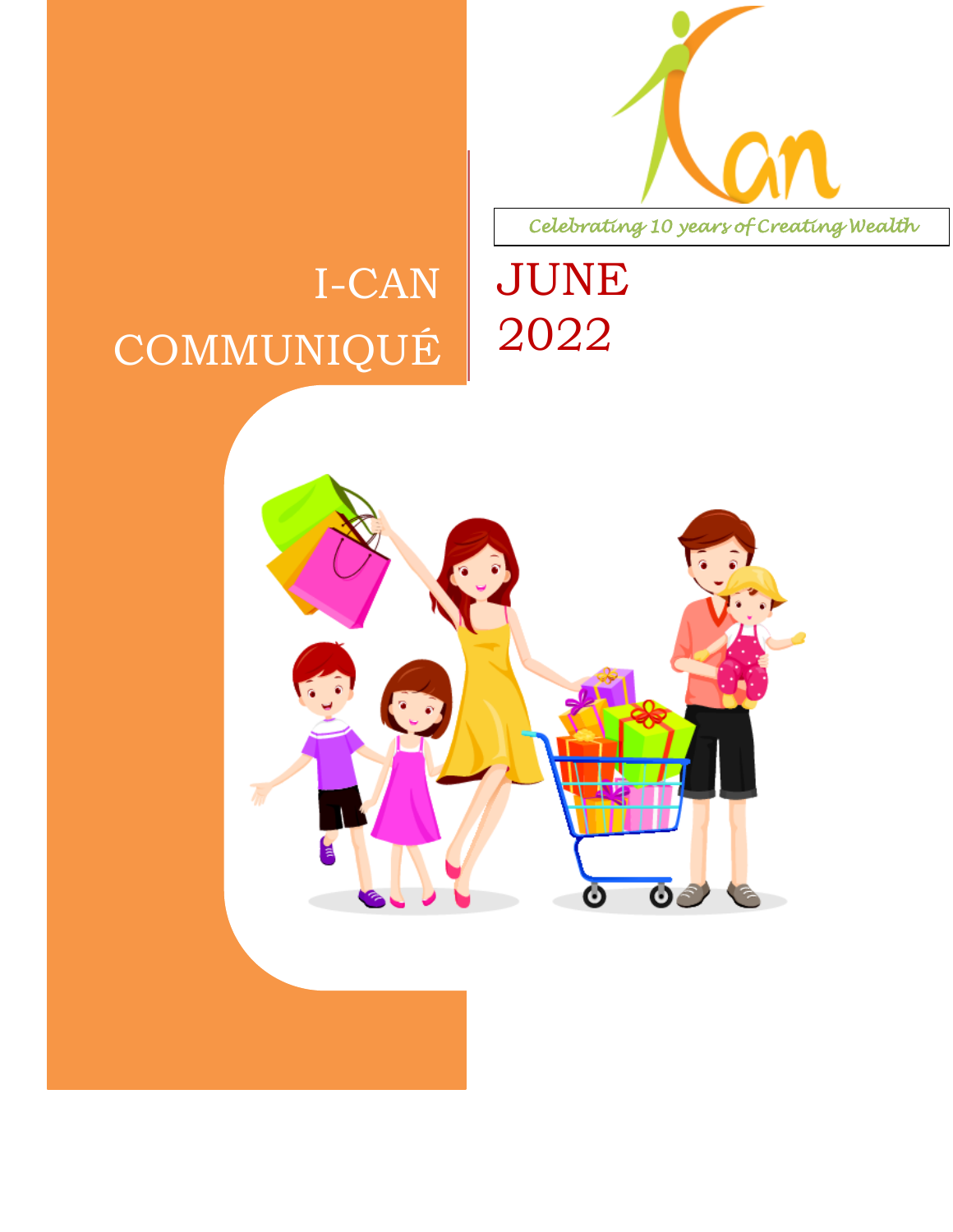#### *Celebrating 10 years of Creating Wealth*



# **MONTHLY NEWSLETTER – JUNE 2022**

| Sensex: Down 2.6%<br><b>Nifty: Down 3%</b> |                  |
|--------------------------------------------|------------------|
| Best performing                            | Worst performing |
| sector: Auto<br>(4.93%)                    | sector: Metals   |
|                                            | $(-16.4%)$       |
| Best performing                            | Worst performing |
| Global index:                              | Global index:    |
| Shanghai Composite                         | Swiss Market     |
| (4.57%)                                    | $(-4.3%)$        |
| Indian Rupee: -0.8%                        | Gold             |
|                                            | (International): |
|                                            | -3.5%            |

Amid the ongoing war between Ukraine and Russia, inflation continues to be the biggest worry for the market. RBI Governor Shaktikanta Das announced an increase in the policy repo rate by 40 basis points to 4.40 per cent and also raised the Cash Reserve Ratio (CRR) by 50 basis points to 4.50 per cent on  $4<sup>th</sup>$  May as per the decision taken by Monetary Policy Committee (MPC) in order to combat the rising inflation in the country. This was followed by the Federal Reserve raising its benchmark interest rate by half a percentage point which happened to be its most aggressive step yet in its fight against a 40- year high inflation.

Foreign institutional investors (FIIs) pulled out a net amount of Rs. 39993.22 crore from equity and Rs. 5505.55 crore from bond markets.

India's GDP grew 4.1 per cent in the fourth quarter of the financial year 2021-22. For the full financial year 2021-22, the GDP saw a growth of 8.7 per cent. The SBI in its latest research report has raised the forecast for India's economic growth for the ongoing fiscal by 20 basis points to 7.5 per cent, citing continued credit growth and better statistical base. However in the May update of its Global Macro Outlook 2022-23, Moody's has lowered its calendar year 2022 growth forecast for India to 8.8 per cent from the earlier forecast of 9.1 per cent made in March. It has maintained its 2023 growth forecasts at 5.4 per cent.

Consumer sentiments fell sharply in the last week of May, more so in rural India than urban, on the back of export ban on wheat and sugar as stated by the Centre for Monitoring Indian Economy (CMIE). According to CMIE data, the index of consumer sentiments (ICS) tanked by 9.4% in the week ended May 29. While the ICS fell by 5.9% in urban regions, the fall was much steeper by 11.4% in rural regions.

India's industrial production indicated by the Index of Industrial Production (IIP) rose by 1.9 per cent while the manufacturing sector's output grew 0.9 per cent in March 2022. During 2021-22, the IIP grew 11.3 per cent as against an 8.4 per cent contraction in 2020-21.

The S&P Global India Manufacturing Purchasing Manager's Index (PMI) was at 54.6 in May, little changed from 54.7 in April, pointing to a sustained recovery across the sector. The above 50 reading was the eleventh in as many months and consistent with a solid improvement in operating conditions as per the press release from S&P Global. May data also highlighted a notable uptick in growth of new export orders. The rate of expansion was sharp and fastest since April 2011. GST collections stood at Rs1.4 lakh crore in May 2022. Core sector growth hit a

I-Can Financial Pvt. Ltd. | Office No. 701, 7th Floor, 'Sunteck Grandeur', Near Andheri Subway, S.V. Road, Andheri West, Mumbai - 400058| Tel: 022-26230644 Mob: 9029841234 | www.icanindia.com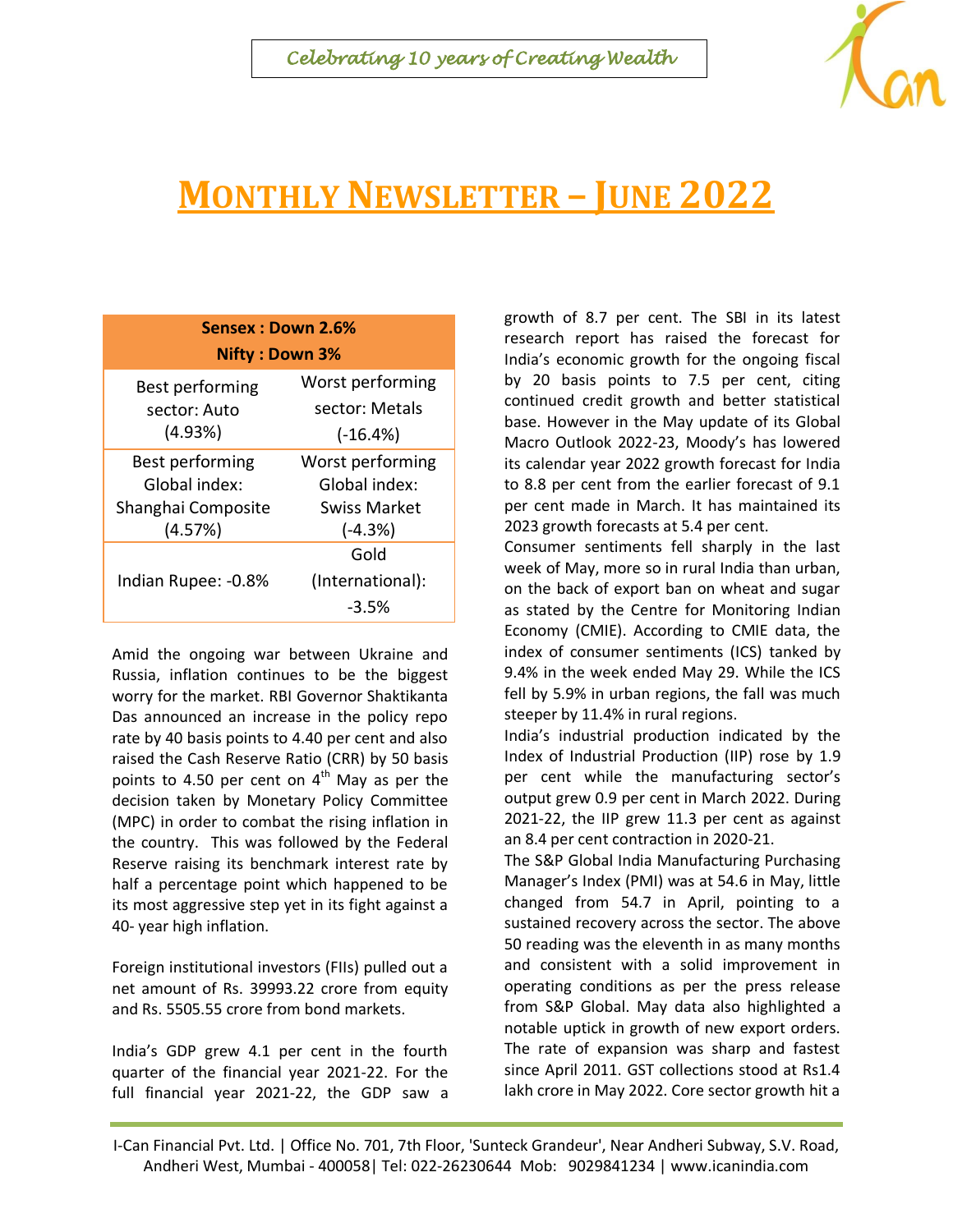six month high of 8.4% in April while credit growth was up 11.9% YOY as of May 6.

The annual retail inflation rate in India measured by the Consumer Price Index (CPI) increased to 7.79 per cent in April of 2022, the highest since May of 2014, and above market forecasts of 7.50 per cent. Wholesale inflation, measured by the Wholesale Price Index (WPI) grew 15.08 per cent for the month of April, 2022 (YOY).

Reforms

- SEBI has come up with new rules that will make the stock and commodity market brokers pay through their nose if they default on the client's money. According to SEBI's new rules, in 30 trading days from crystallization of balances, stock exchanges or clearing corporations will have to endeavor to settle the claims of maximum number of clients by way of interim measures under their supervision, prior to issuing show cause notice for declaring the trading member a defaulter. Clients can raise their claims only after the stock exchange has declared the broker as a defaulter.
- Now a broker will have to pay small investors out of available funds and own resources. Such amount shall be paid in full to all such investors having credit balance up to the amount of Rs25 lakh. Further, investors having credit balance of more than Rs25 lakh shall be paid on pro-rata basis from the remaining funds.
- SEBI issued norms to calculate margin requirements for intra-day snapshots. It has been decided that the margin requirements to be considered for the intra-day snapshots, in derivative segments, shall be calculated based on the fixed Beginning of Day margin parameters. The new framework will come into effect from August 1.
- SEBI will soon set up an expert committee on FPIs to directly deal with concerns faced by them and facilitate capital flows into the country.
- SEBI streamlined the process of right issues pertaining to minimum time period between closure of trading in Right Entitlements (RE) on stock exchange platform and closure of such issue. Under the new framework, trading in REs on the secondary market platform of stock exchanges will commence along with the opening of the issue and will be closed at least three days prior to the closure of the rights issue while the earlier requirement was four days. The new framework will be applicable for all right issues and fast track rights issue with immediate effect.
- In a bid to bring in more transparency, SEBI will ask IPObound companies to disclose a firm logic of their pricing to see if the same is higher than the pricing of the placement of the shares done by the company in the preceding fundraising.

I-Can Financial Pvt. Ltd. | Office No. 701, 7th Floor, 'Sunteck Grandeur', Near Andheri Subway, S.V. Road, Andheri West, Mumbai - 400058| Tel: 022-26230644 Mob: 9029841234 | www.icanindia.com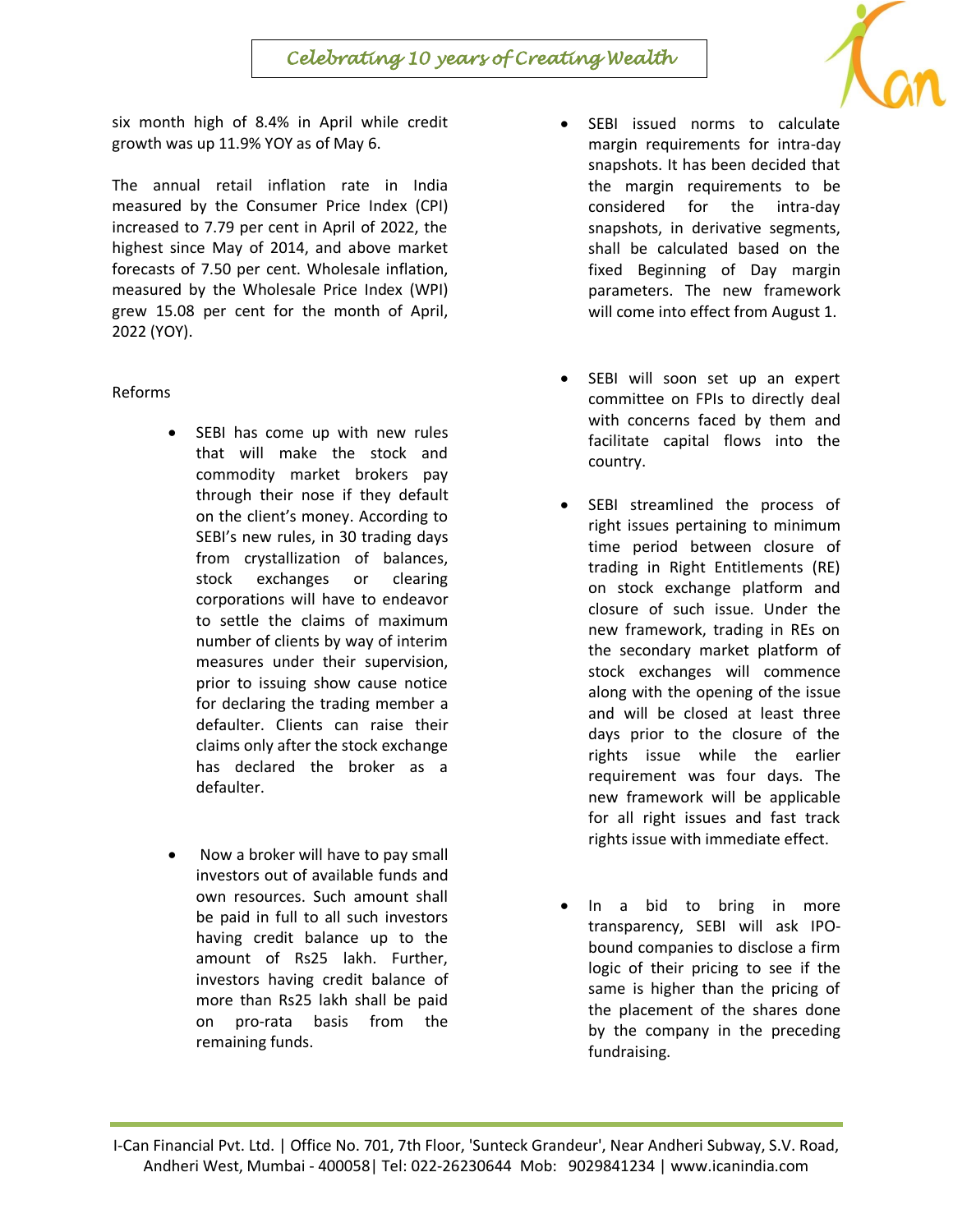

## **Managing your debt**

As we move towards consumerism, we are increasingly prone to availing debt for managing our expenditure. Debt is no more a taboo for the youth. It is widely accepted as the easiest means to upgrade one's lifestyle and to get the opportunity of owning one's dream home or car and defer its payment over a period of time by bearing the interest cost. However mismanaging debt can hurt one's credit score and the state of their personal finance in a big way. Since the repercussions of mismanaging debt can be huge, it is imperative to be very diligent while dealing with debt. Following are some factors that must be taken into consideration while managing debt-

- 1. It is important to know your Debt to Income ratio (DTI). This ratio tells you how much of your income is going toward debt payment. To arrive at this figure, divide your debt payments by your income and multiply by 100. The lower this number is, the better it is. However ideally one must try to keep this number below 40% at any point in time.
- 2. Paying off credit card debt first is often the best strategy because credit cards have higher interest rates than other debts.
- 3. List out all your debts along with their tenure and rate of interest. Also write down the EMIs that you are paying as per the current outstanding amount. This will help you to prioritize and rank your debts in the order you want to pay them off.
- 4. Ensure that you stick to deadlines so that you can avoid adding to your outflow in the form of penalties and late fees and also maintain a good credit score.
- 5. You can consolidate your debt if you have debts of varying tenures and rates of interest. This will make it easier to manage and give you more time to clear it out.

I-Can Financial Pvt. Ltd. | Office No. 701, 7th Floor, 'Sunteck Grandeur', Near Andheri Subway, S.V. Road, Andheri West, Mumbai - 400058| Tel: 022-26230644 Mob: 9029841234 | www.icanindia.com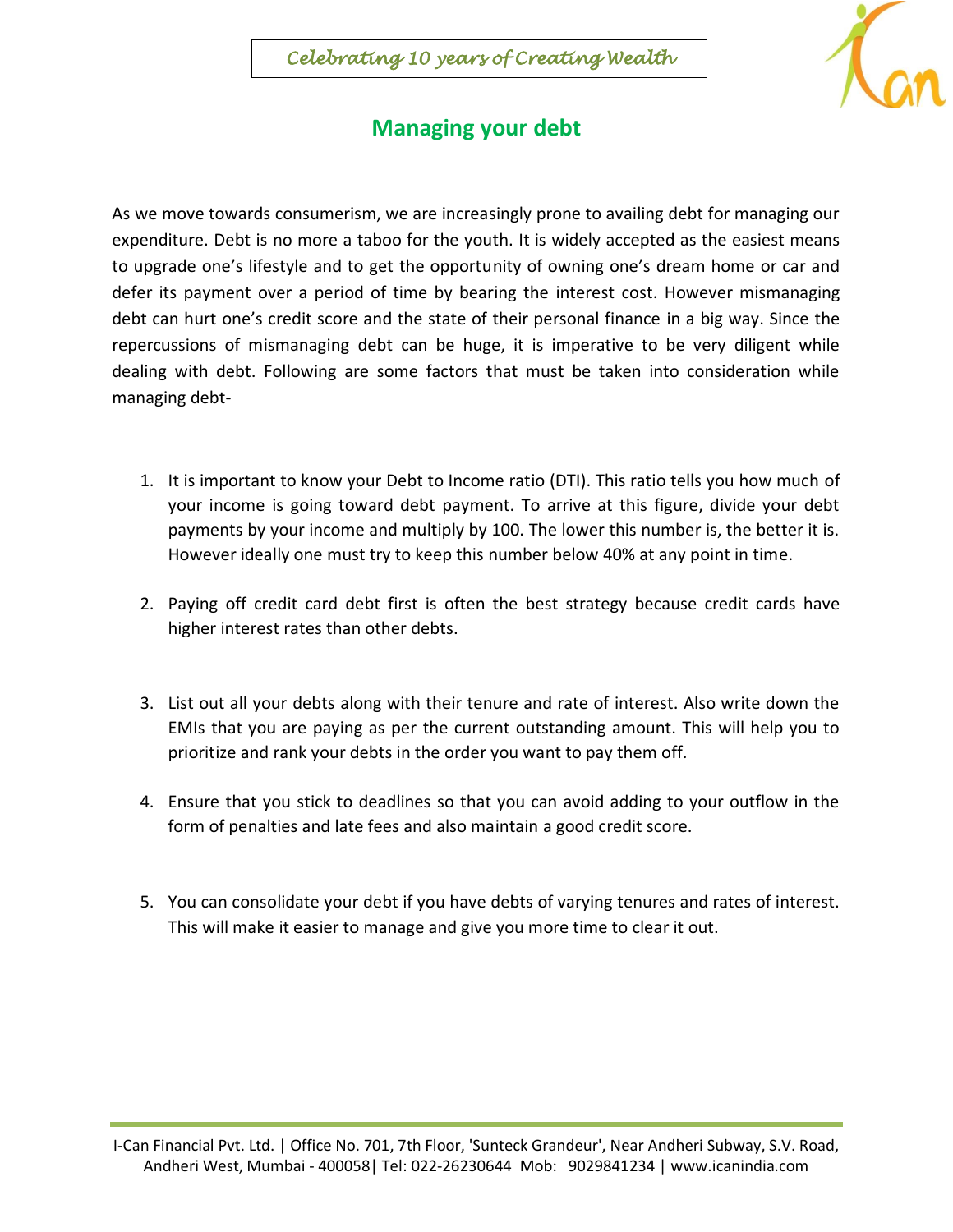



### **Cartoon of the Month**



"How do the year end numbers look?"

**Top Personal Finance News – May 2022**

I-Can Financial Pvt. Ltd. | Office No. 701, 7th Floor, 'Sunteck Grandeur', Near Andheri Subway, S.V. Road, Andheri West, Mumbai - 400058| Tel: 022-26230644 Mob: 9029841234 | www.icanindia.com